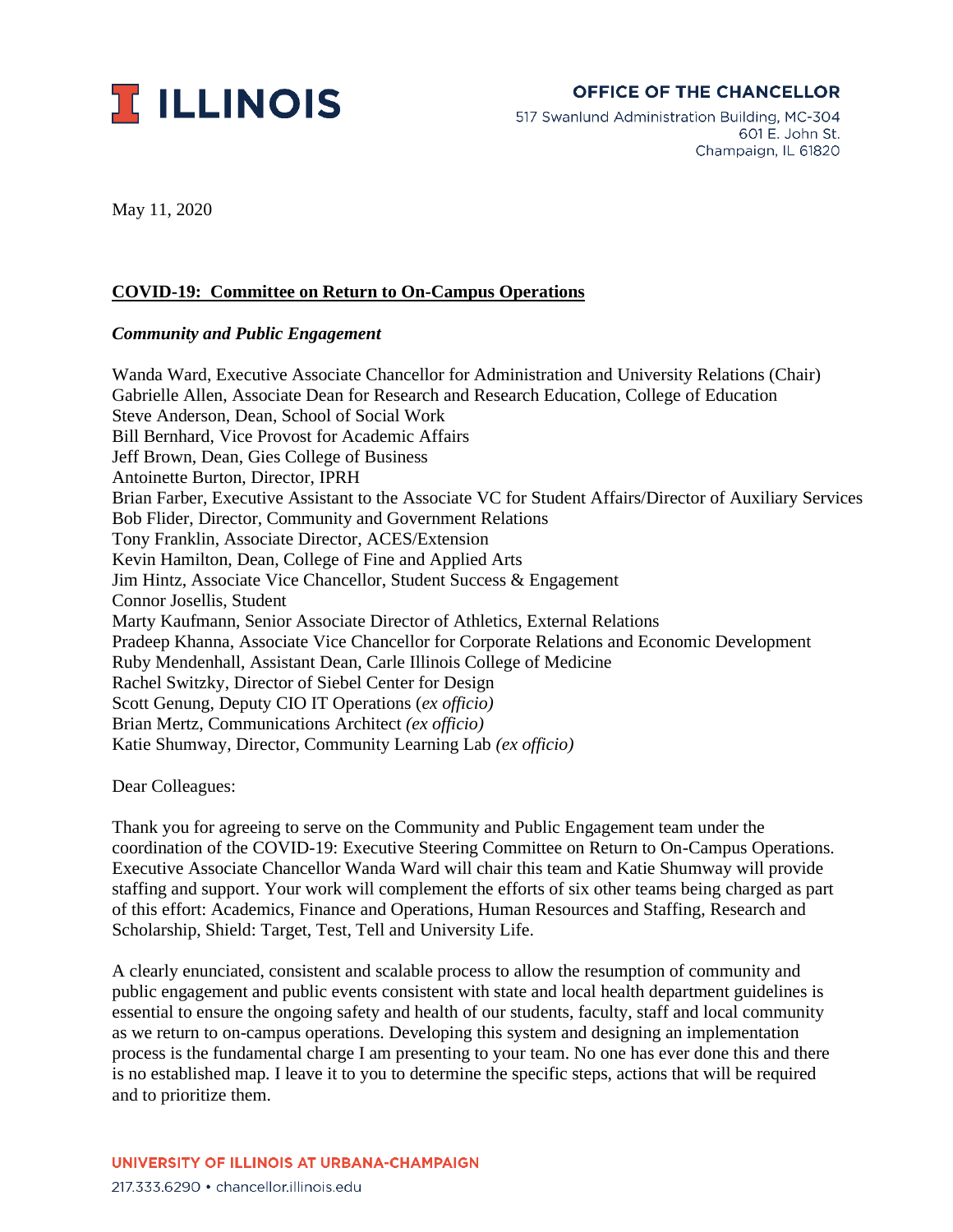COVID-19: Committee on Return to On-Campus Operations | Community and Public Engagement May 11, 2020 Page 2

More broadly I ask your team to:

- Identify, evaluate and design the comprehensive and multiphase implementation processes related to safely resuming community engagement activities and university sponsored public events that will be a major component in the university's transition back to on-site operations, notwithstanding the persistence of COVID-19. These issues should consider our scholarly engagement, our role as a community convening authority, our status as a gathering point for athletic, artistic, entertainment and educational events and the impact of our location and scale on the health of our surrounding communities.
- In this immediate, first phase of your work, establish the framework and planning necessary for a **summer transition back to on-campus operations and activities** after Gov. Pritzker lifts current stay-at-home orders.
- In a second, ongoing phase (**planning for fall 2020 and beyond**), recommend the actions, policies and processes that must be implemented for resumption of our campus life activities for the fall 2020 semester, the total academic year and beyond as necessary.
- Develop plans for coordination and communication of your team's activities and recommendations with the Executive Steering Committee and the other six working teams.
- Articulate safety standards/guidelines, aligned with public health expert guidance, for faculty members and students engaging in university-sponsored community engagement activities (i.e., student internships, research activities, external training), both to protect university students and employees and the broader community.
- Develop health and safety standards/guidelines governing attendance at and delivery of all university-sponsored public events, such as allowable size and social distancing considerations. This includes activities such as events for returning students (student geared entertainment) for this summer or whenever they return; hosted events for UI students and public in our facilities beginning in the fall and third-party use of our facilities or events planned primarily for public.
- Outline the priorities that should guide our partnerships with state and non-profit organizations to ensure the health, security and well-being of our neighbors in East Central Illinois. Please recommend ways to build these priorities into our decision-making, with a special focus on where structural inequality and racism thrusts an unequal share of the pandemic's burden.
- Develop a conceptual framework/working concept (similar to the state "Restore Illinois" framework) that acknowledges we are not just re-booting but pivoting toward new ways of thinking about public engagement that rest on a constructive critique of what was not working pre-COVID and needs to be rethought in order to shape this new, unforeseeable world of work, education and "the public" itself.
- Develop a plan that includes providing logistical, technical, and other support for sustaining and expanding campus–community partnerships that focus on teaching, learning, social responsibility and active citizenship.
- Develop strategies for using technology to allow remote access to in-person public events, such that in-person events can proceed as safely as possible with reduced density while also augmenting overall access.